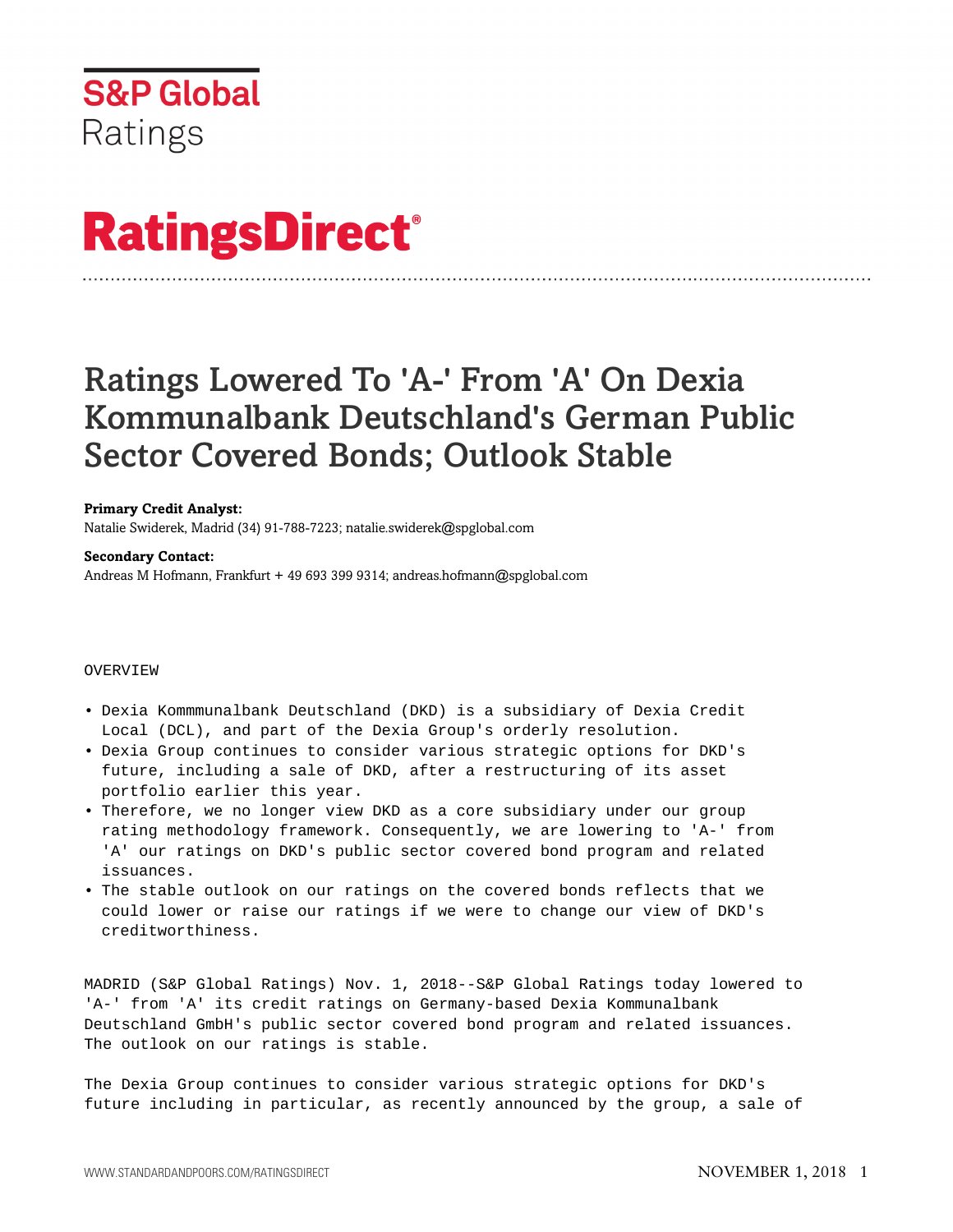DKD. As a result, we no longer view DKD as a core subsidiary under our group rating methodology framework. Consequently, we have lowered to 'A-' from 'A' our ratings on DKD's public sector covered bond program and all related covered bond issuances.

The overcollateralization available to the public sector covered bond program and all related covered bond issuances has remained stable since our last review (see "Ratings Affirmed On Dexia Kommunalbank Deutschland's German Public Sector Covered Bonds Following Review; Outlook Stable," published on June 15, 2018). The ratings are not constrained by counterparty, legal, operational, or country risks.

The stable outlook on our ratings on the public sector covered bond program and related issuances reflects that we could lower or raise our ratings if we were to change our view of DKD's creditworthiness.

#### POTENTIAL EFFECTS OF PROPOSED CRITERIA CHANGES

Our ratings are based on our applicable criteria, including our "Covered Bonds Criteria," published on Dec. 9, 2014. However, the resolution regime analysis section of these criteria is under review (see "Methodology For Assigning Financial Institution Resolution Counterparty Ratings," published on April 19, 2018 and "Request For Comment: Methodology For Incorporating The Effect Of Resolution Regimes Into Covered Bond Ratings," published on Jan. 31, 2017).

As a result of this review, we may amend certain paragraphs of our covered bonds criteria. This change may affect the ratings on the outstanding covered bonds issued under this covered bond program. Until this time, we will continue to rate and surveil these covered bonds using our existing criteria (see "Related Criteria").

#### RELATED CRITERIA

- Legal Criteria: Structured Finance: Asset Isolation And Special-Purpose Entity Methodology, March 29, 2017
- Criteria Structured Finance General: Ratings Above The Sovereign Structured Finance: Methodology And Assumptions, Aug. 8, 2016
- Criteria Structured Finance Covered Bonds: Counterparty Risk Analysis In Covered Bonds, Dec. 21, 2015
- Criteria Structured Finance Covered Bonds: Covered Bond Ratings Framework: Methodology And Assumptions, June 30, 2015
- Criteria Structured Finance Covered Bonds: Covered Bonds Criteria, Dec. 9, 2014
- Criteria Structured Finance Covered Bonds: Methodology And Assumptions For Assessing Portfolios Of International Public Sector And Other Debt Obligations Backing Covered Bonds And Structured Finance Securities, Dec. 9, 2014
- Criteria Structured Finance General: Counterparty Risk Framework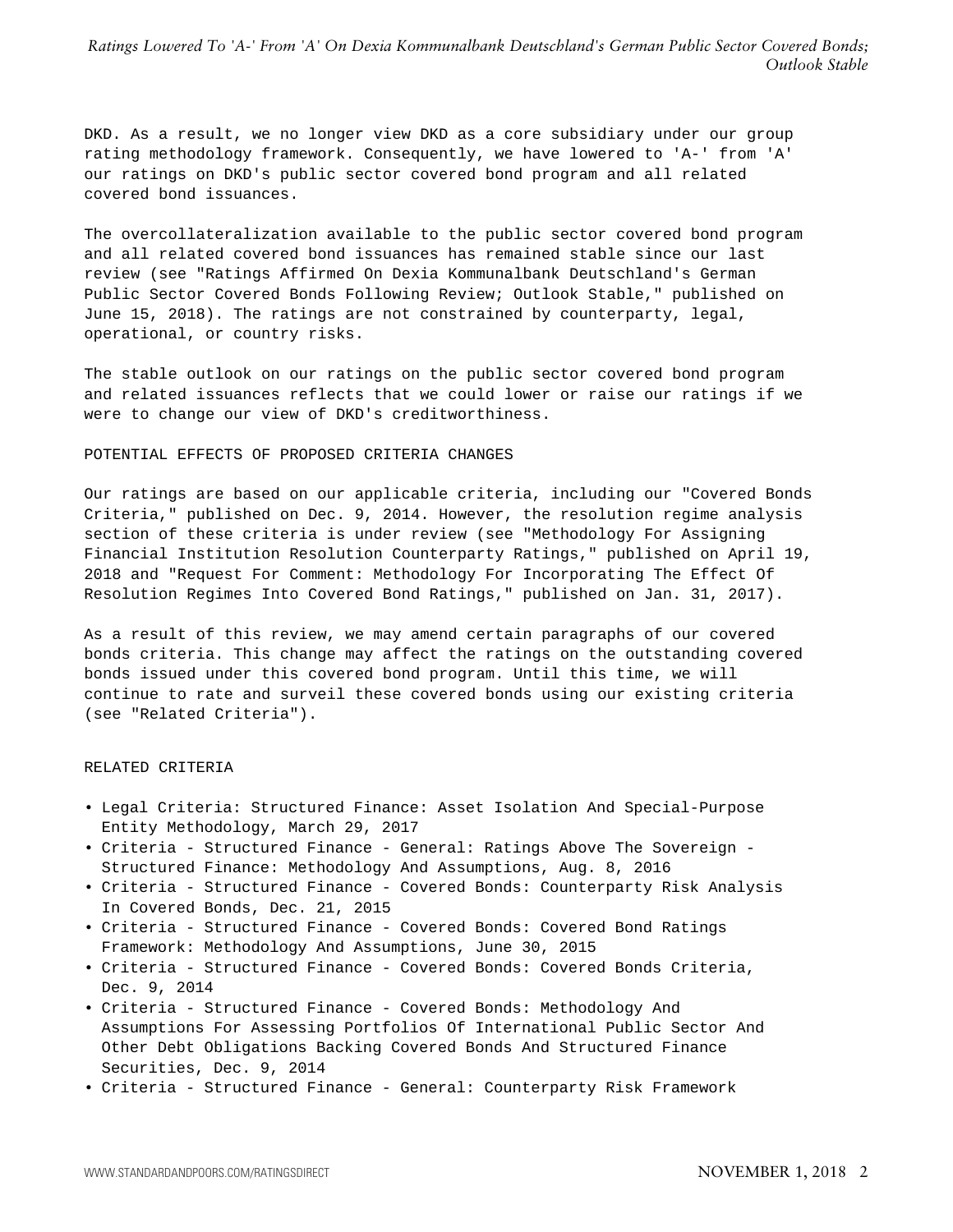*Ratings Lowered To 'A-' From 'A' On Dexia Kommunalbank Deutschland's German Public Sector Covered Bonds; Outlook Stable*

Methodology And Assumptions, June 25, 2013

- Criteria Structured Finance CDOs: CDOs And Pooled TOBs Backed By U.S. Municipal Debt; Methodology And Assumptions, April 3, 2012
- General Criteria: Methodology: Credit Stability Criteria, May 3, 2010
- General Criteria: Use Of CreditWatch And Outlooks, Sept. 14, 2009

RELATED RESEARCH

- International Public Finance Rating Trends: German, Austrian, And Swiss Local And Regional Governments, Oct. 22, 2018
- Assessments For Target Asset Spreads According To Our Covered Bonds Criteria, Oct. 16, 2018
- Assessments For Jurisdictional Support According To Our Covered Bonds Criteria, Oct. 16, 2018
- European Economic Snapshots For Q4 Published, Oct. 11, 2018
- Global Covered Bond Characteristics And Rating Summary Q3 2018, Sept. 19, 2018
- Global Ratings List: Local And Regional Governments 2018, Sept. 18, 2018
- Dexia Credit Local, July 17, 2018
- Transaction Update: Dexia Kommunalbank Deutschland GmbH (Public Sector Covered Bonds), June 20, 2018
- Ratings Affirmed On Dexia Kommunalbank Deutschland's German Public Sector Covered Bonds Following Review; Outlook Stable, June 15, 2018
- Criteria Guidance: Covered Bonds Criteria, May 2, 2018
- Germany 'AAA/A-1+' Ratings Affirmed; Outlook Stable, April 27, 2018
- Glossary Of Covered Bond Terms, April 27, 2018
- Request For Comment: Methodology For Incorporating The Effect Of Resolution Regimes Into Covered Bond Ratings, Jan. 31, 2017
- Covered Bond Monitor: Technical Note, Aug. 12, 2015